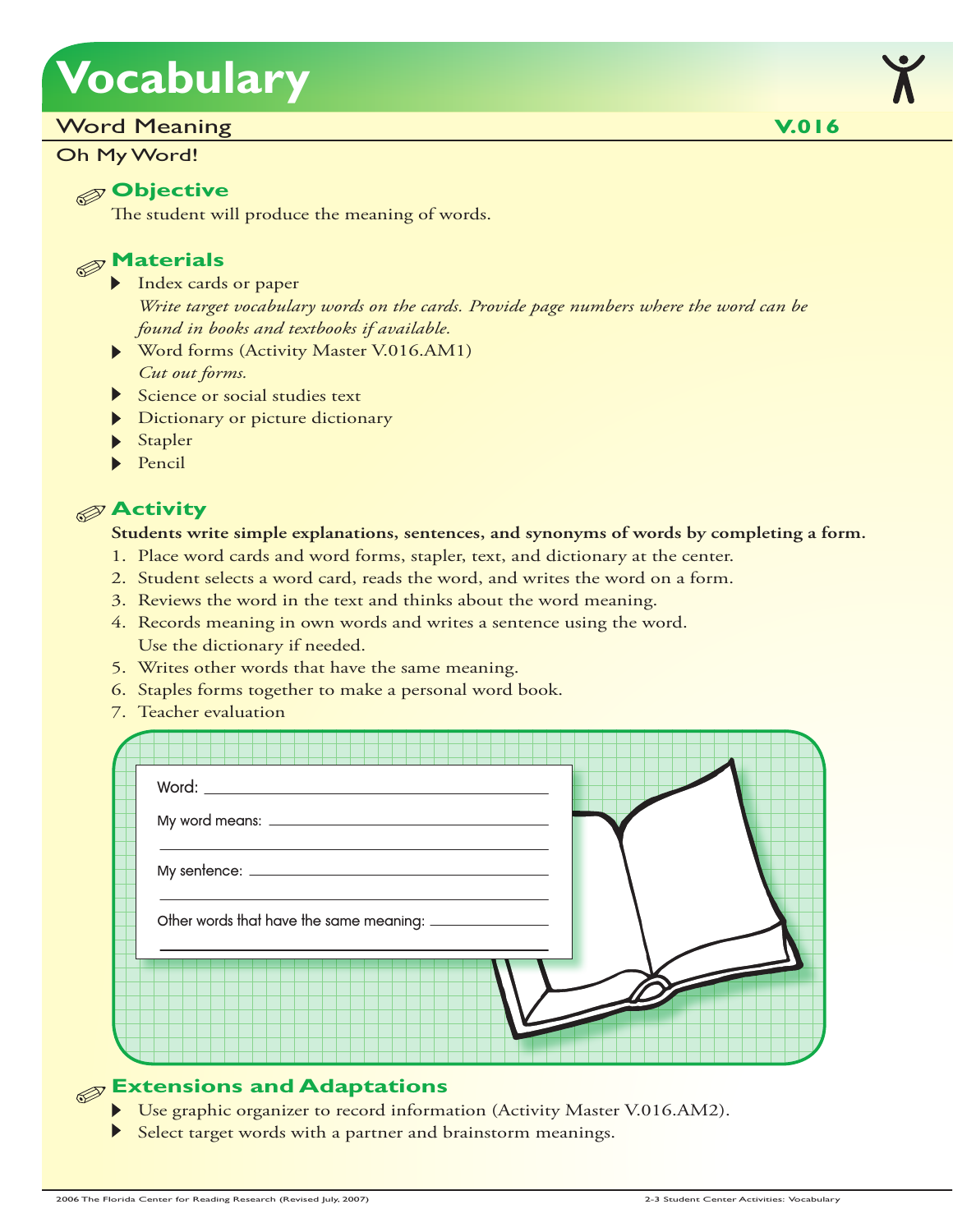# **Vocabulary**

| <b>V.016.AMI</b>                                                                                                                                                              | Oh My Word! |
|-------------------------------------------------------------------------------------------------------------------------------------------------------------------------------|-------------|
| Word:                                                                                                                                                                         |             |
|                                                                                                                                                                               |             |
|                                                                                                                                                                               |             |
| Other words that have the same meaning: _________________<br>and the control of the control of the control of the control of the control of the control of the control of the |             |
|                                                                                                                                                                               |             |
|                                                                                                                                                                               |             |
|                                                                                                                                                                               |             |
|                                                                                                                                                                               |             |
|                                                                                                                                                                               |             |
|                                                                                                                                                                               |             |
|                                                                                                                                                                               |             |
| Other words that have the same meaning: _________________                                                                                                                     |             |
| <u> 1989 - Johann Stein, marwolaethau a bhann an t-Albann an t-Albann an t-Albann an t-Albann an t-Albann an t-Al</u>                                                         |             |